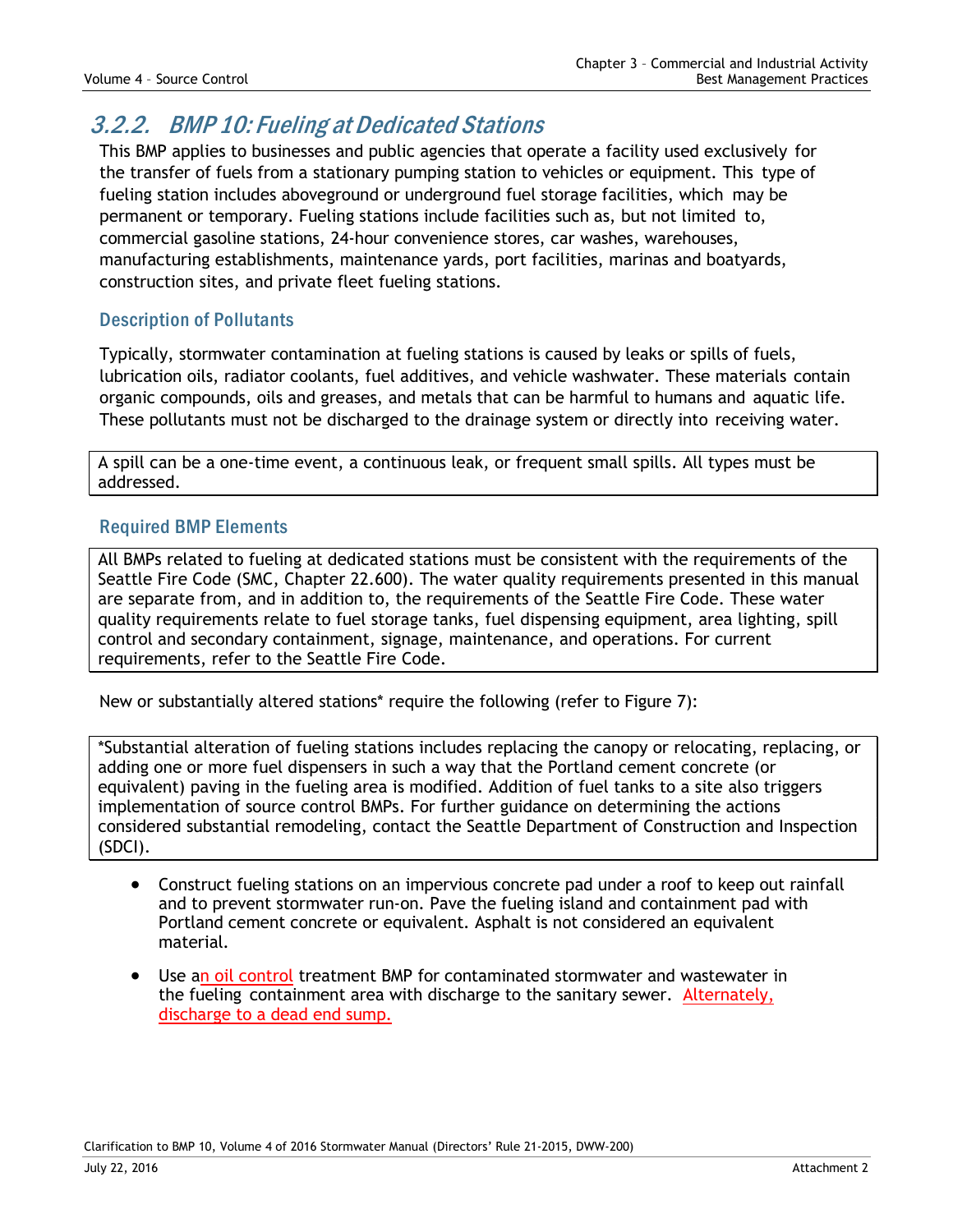

**Figure 7. Fueling Island Schematic.**

- Design the fueling island (Figure 8) to minimize stormwater contamination, to control spills, and to collect and direct contaminated stormwater and/or wastewater to a pretreatment facility that will achieve the performance goal per 3.5.2.1. Oil Control Treatment Volume 3 – Project Stormwater Control ((required level of treatment)). The fueling island must be designed in compliance with all applicable codes.
- Drains from the fueling island must discharge to the sanitary sewer or to a dead-end sump.
- The fueling island spill containment pad must be designed with the following:
	- $\delta$  A sill/berm (or equivalent control) raised to a minimum of 4 inches to contain spilled liquids and to prevent the run-on of stormwater from the surrounding area. Raised sills are not required at open-grate trenches that connect to an approved drainagecontrol system.
	- $\delta$  A concrete containment pad sloped around the fueling island toward the fuel pad drains. The slope of the drains must not be less than 1 percent.
	- o (The fuel pad drain system must include trench drains, catch basins and an oil water separator, a spill control separator, and/or a dead end sump.))
- Collect ((stormwater on)) runoff from the fuel island containment pad and convey it to either (1) the sanitary sewer—if approved by SPU and  $((\sqrt{ar}))$  King County—using an approved ((<del>pre-treatment system such as an</del>)) oil/water separator ((and a basic treatment BMP. Alternatively, collect stormwater on the fuel island containment pad and)) or (2) hold for proper offsite disposal.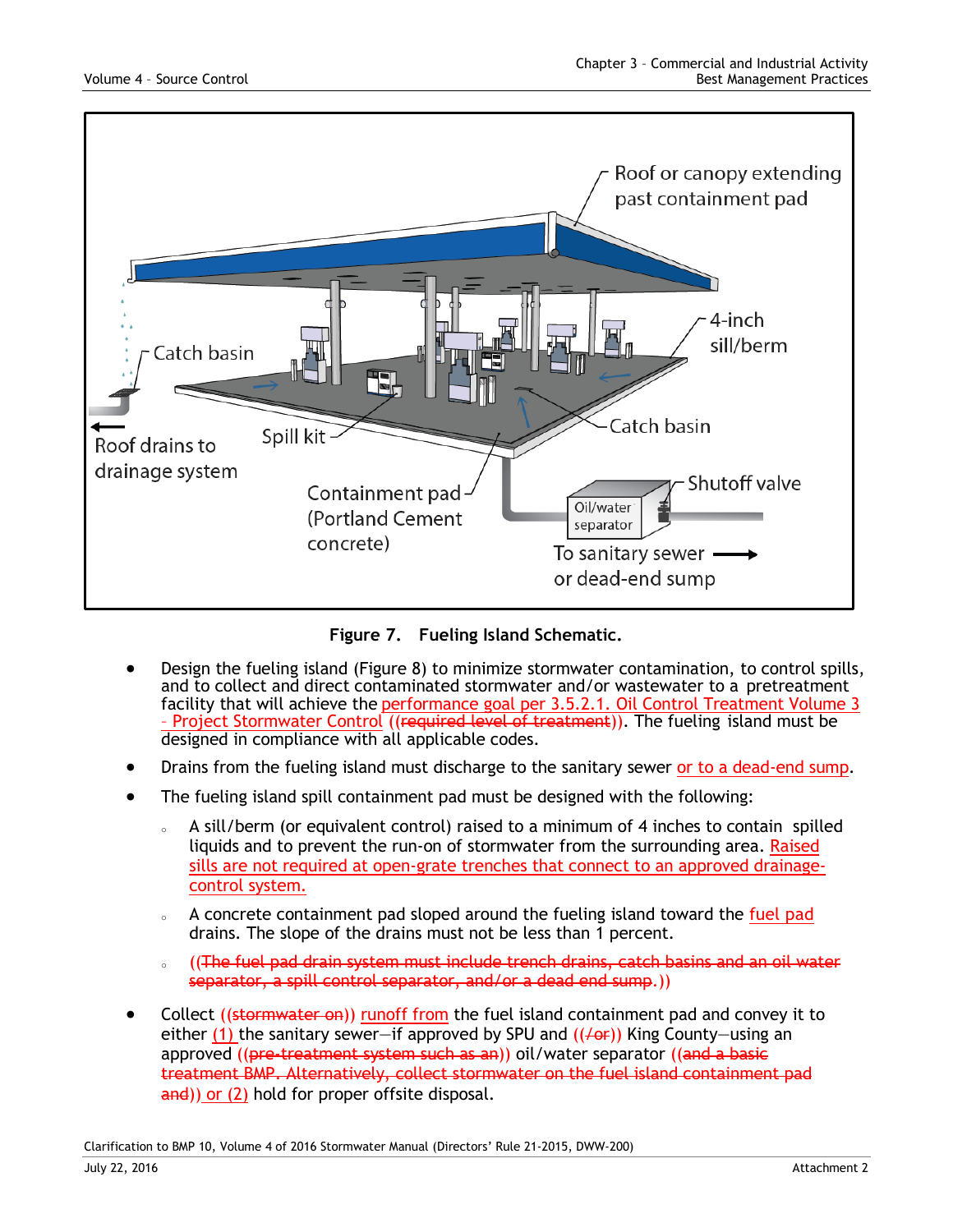- For discharges to the sanitary sewer, a catch basin shall be installed upstream of the oil/water separator.
- The dead-end sump must be easily inspected.
- o Collected runoff from the fuel island containment pad discharged to the sanitary sewer must comply with Seattle Municipal Code SMC 21.16.300 - Prohibited discharge of certain substances. Comply with pretreatment regulations prohibiting discharges that could cause a fire or explosion (WAC, Section 173-216-060).
- The minimum spill retention volume of the oil/water separator or dead-end sump shall be (1) 15 minutes for the flow rate of the dispensing mechanism with the highest through-put rate, or (2) if the area is uncovered, the 15-minute peak flow rate of the 6-month, 24-hour storm event over the surface of the containment pad - whichever is greater. The volume of the spill containment sump should be a minimum of 50 gallons with an adequate grit sedimentation volume.
- o For further requirements and guidance related to the storage of fuel-contaminated stormwater, refer to BMP 26 in *Section 3.4.5*.
- ((Install an automatic shut-off valve and spill control sump at the discharge point where drains convey contaminated stormwater to a treatment system.)) For discharges to the sanitary sewer, an automatic shutoff valve is required at the discharge point of the oil water separator. The ((discharge point)) valve must be closed in the event of a spill. The spill control sump must be sized in compliance with the Seattle Fire Code and the International Fire Code. For more information, contact the Seattle Fire Department (206) 386-1400.
- Construct a roof or canopy over the fueling island to prevent precipitation from falling directly onto the spill containment pad (Figure 8). The roof or canopy must:
	- o At a minimum, cover the spill containment pad (within the grade break or fuel dispensing area) and preferably extend several additional feet to reduce the introduction of windblown rain.
	- $\delta$  Roofs and canopies 10 feet or less in height must have a minimum overhang of 3 feet on each side. The overhang must be measured relative to the berm or other hydraulic grade break.
	- $\delta$  Roofs or canopies greater than 10 feet in height must have a minimum overhang of 5 feet on either side.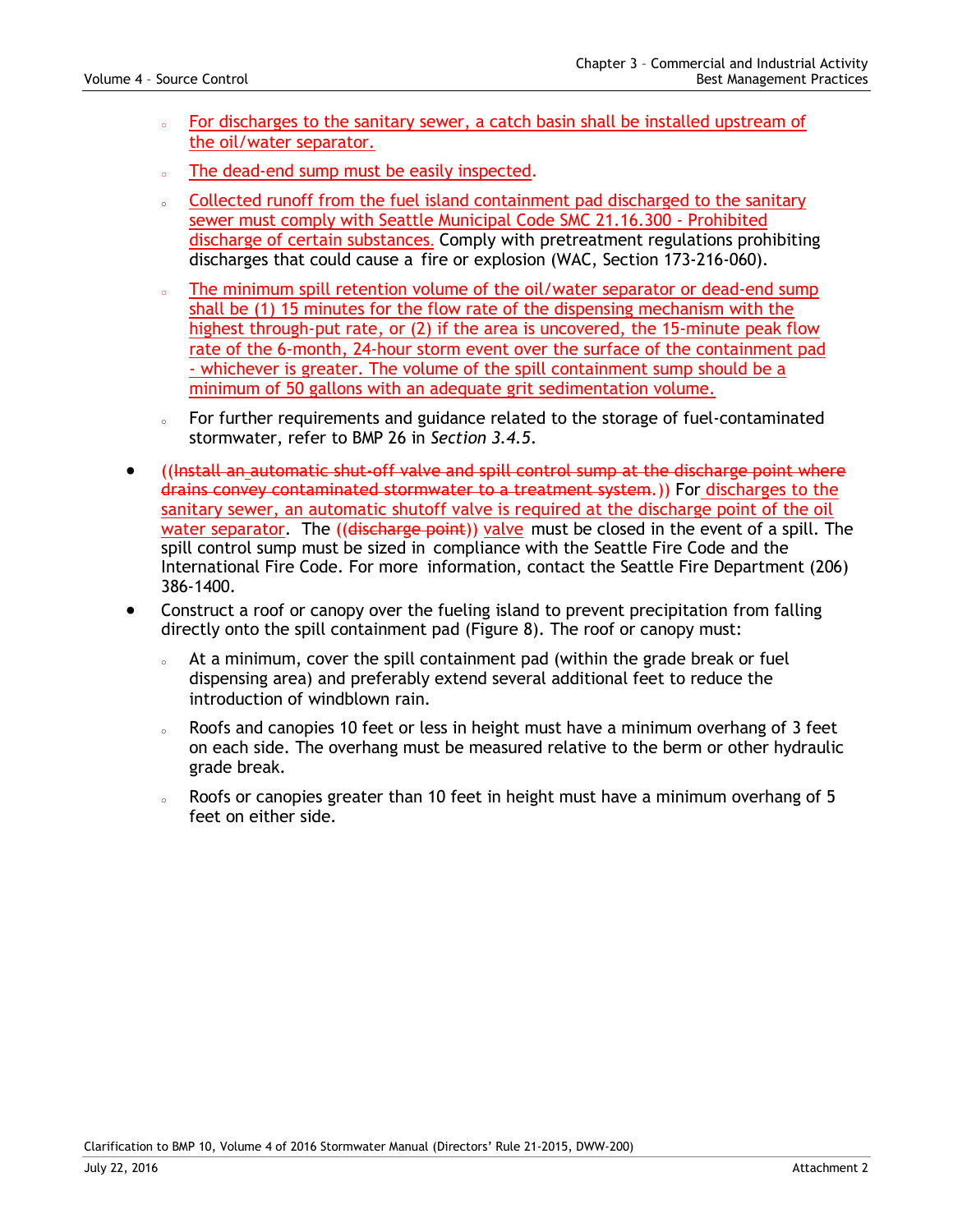

**Figure 8. Roof at Fueling Island to Prevent Stormwater Run-on.**

- Convey runoff collected in roof or canopy drains to a drainage system or receiving water outside the fueling containment area. This will prevent the mixing of uncontaminated runoff from the roof with contaminated runoff from the fueling island.
- A roof or canopy may not be practical at fueling stations that regularly fuel vehicles 10 feet in height or more, particularly at industrial or transportation sites. Additional BMPs or equivalent measures are required. At these types of fueling facilities, the following BMPs apply, as well as all of the other required BMPs and fire prevention requirements (Seattle Fire Code and Uniform Fire Code):
	- $\epsilon$  The concrete fueling pad must be equipped with an emergency spill control device that includes a shutoff valve for drainage from the fueling area.
	- The shutoff valve must be closed in the event of a spill. An automatic shutoff valve is preferred to minimize the time lapse between spill and containment.

Obtain all necessary permits for installing, altering, or repairing side sewers. Restrictions on certain types of discharges may require pretreatment before they enter the sanitary sewer.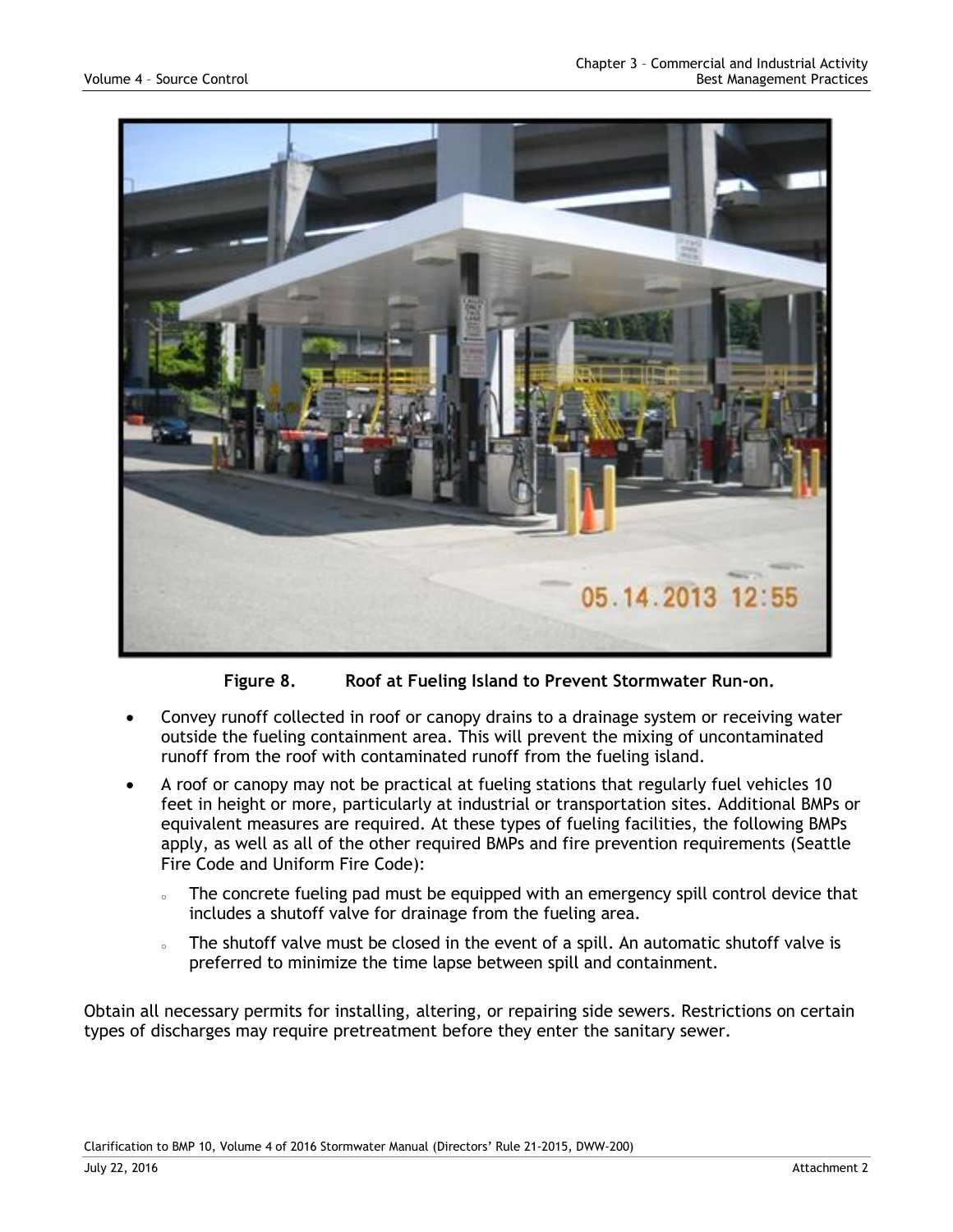The following BMPs or equivalent measures are required for all fueling stations:

- Implement all citywide BMPs (refer to Chapter 2).
- Train employees on the proper use of fuel dispensers.
- Do not use dispersants to clean up spills or sheens.
- Post signs related to the operation of fuel dispensers in accordance with the Seattle Fire Code. For example, post "No Topping Off" signs near fuel dispensers (topping off gasoline tanks results in spillage and vents gasoline fumes to the air).
- Ensure that the person conducting the fuel transfer is present at the fueling dispenser/fueling pump during fuel transfer, particularly at unattended or self-service stations. Post "Stay with Vehicle during Fueling" signage near fuel dispensers.
- Ensure that the automatic shutoff on the fuel nozzle is functioning properly.
- Ensure that at least one designated trained person is available either on site or on call at all times to promptly and properly implement spill prevention and cleanup. If the fueling station is unattended, the spill plan must be visible to all customers using the station, and the spill kit must also be accessible and fully stocked at all times.
- Keep suitable cleanup materials, such as dry adsorbent materials, on site to enable employees to promptly clean up spills.
- Transfer the fuel from the delivery tank trucks to the fuel storage tank in impervious contained areas and ensure that appropriate overflow protection is used. Alternatively, cover nearby inlets/catch basins during the filling process and use drip pans under all hose connections.

The following additional BMPs or equivalent measures are required for fueling over open water, such as at marinas or boatyards:

- Have an employee supervise the fuel dock.
- Use automatic shut-off nozzles and promote the use of "whistles" and fuel/air separators on air vents or tank stems of inboard fuel tanks to reduce the amount of fuel spilled into receiving waters during fueling of boats.
- During fueling operations, visually monitor the liquid level indicator to prevent the tank from being overfilled.
- The maximum amount of product received must not exceed 95 percent capacity of the receiving tank.
- Collect stormwater on the fuel island containment pad and convey it to either; the sanitary sewer—if approved by SPU and/or King County—using an approved pre-treatment system such as an oil/water separator or collect stormwater on the fuel island containment pad and hold for proper offsite disposal.